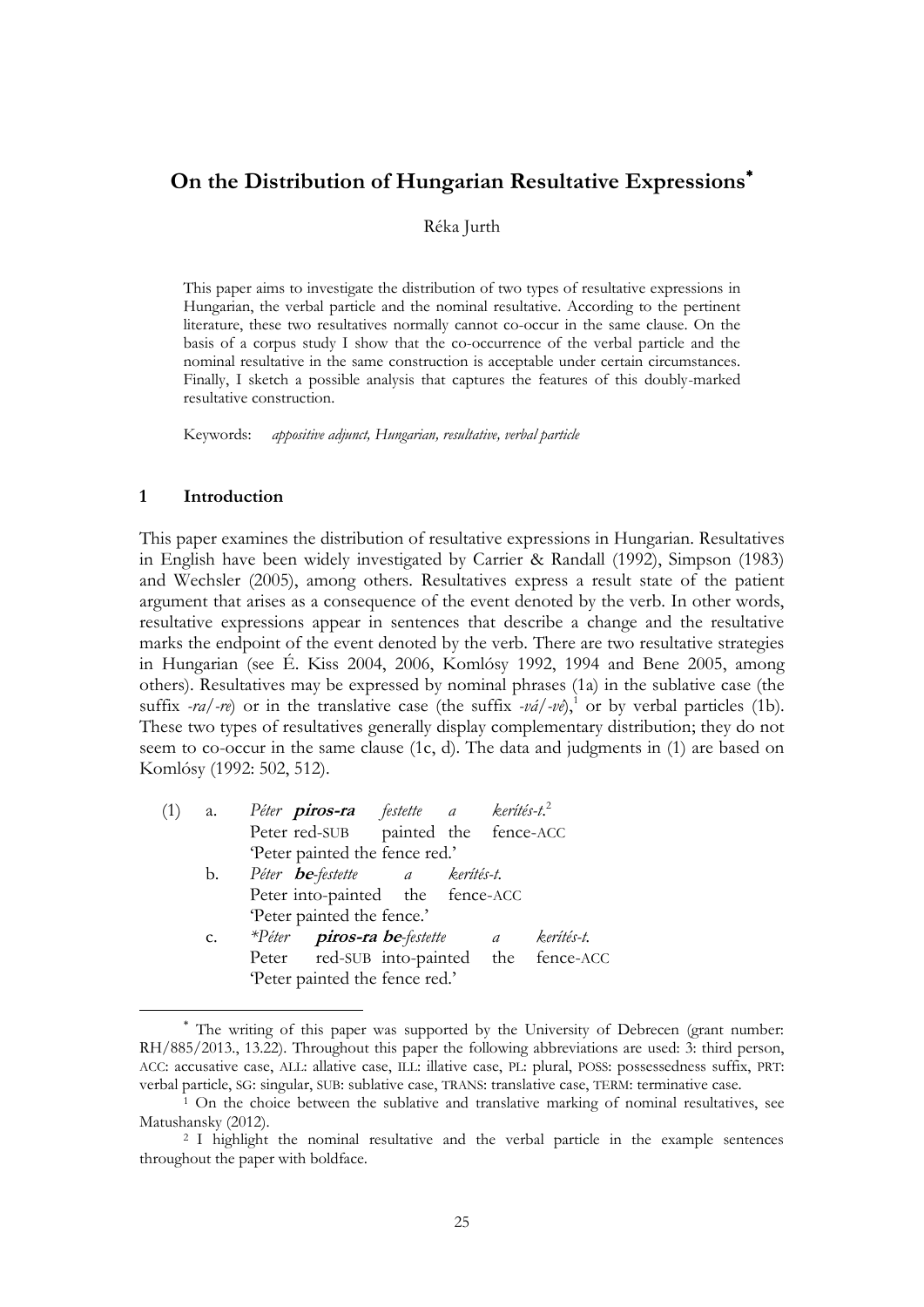d. *\*Péter* **el***-égette* **szén-né** *a hús-t.* Peter away-burnt coal-TRANS the meat-ACC Peter charred the meat.'

The sentences in (1a) and (1b) are grammatical, since in (1a) only a sublative case-marked nominal resultative *pirosra* "red" is present and in (1b) it is only a verbal particle *be* "into" that occurs. However, in (1c) and in (1d) both types of resultative expressions are present that is why Komlósy (1992) takes these examples as unacceptable. While in (1c) the sublative case-marked nominal resultative *pirosra* "red" occurs with the verbal particle *be* "into", in (1d) the translative case-marked nominal resultative *szénné* "coal" appears together with the verbal particle *el* 'away'. According to Komlósy, two elements usually exclude each other from one structure if both of them are to occupy the same position, but one structural position can only be filled by one element at a time. Thus, if these two resultative expressions play the same role, they cannot co-occur. In this paper I aim to examine to what extent these judgments are valid for this construction.

É. Kiss (2006: 19) analyzes both nominal resultatives and resultative particles as resultative expressions denoting a resultant state.<sup>3</sup> She further argues that these two are secondary predicates making a statement about the internal argument of the verb. The only difference between the two is that the verbal particle may lack any descriptive content in itself and can function as a telicizing element. The nominal resultative *szőkére* "blond" in (2a) not only marks the endpoint of the hair-dyeing event, it also describes the new state, i.e. a new hair color, that emerges as a result. The verbal particle *be* "into" in (2b), on the other hand, only expresses the endpoint of the event but it does not say anything about the resulting new hair color.

| (2) | a. | Eva <b>szőké-re</b> festette a      | haj-á-t.                                 |
|-----|----|-------------------------------------|------------------------------------------|
|     |    |                                     | Eve blond-SUB dyed the hair-POSS.3SG-ACC |
|     |    | 'Eve dyed her hair blond.'          |                                          |
|     | b. | Eva <b>be</b> -festette a haj-á-t.  |                                          |
|     |    | Eve into-dyed the hair-POSS.3SG-ACC |                                          |
|     |    | 'Eve dyed her hair.'                |                                          |

 $\overline{a}$ 

This paper focuses on the question whether the nominal resultative and the verbal particle can co-occur in the same clause. In the relevant literature the co-occurrence of these resultatives is considered to be unacceptable but I intend to show that they can actually appear together. Furthermore, I also provide an analysis of this doubly-marked resultative structure. The paper is structured in the following way. Section 2 reviews the judgments about the data found in the literature. Section 3 briefly summarizes the results of a corpus study. Section 4 investigates the relation between the verbal particle and the nominal resultative and argues for an appositive adjunct relation analysis. Section 5 sums up the main conclusions of this paper.

<sup>3</sup> É. Kiss (2004, 2006) makes a distinction between three types of verbal particles: resultative, terminative and locative verbal particles. In her classification resultative verbal particles occur in sentences that describe a change of state in which these particles refer to the result state of the patient argument that emerged as a consequence of the change. Terminative verbal particles express the endpoint of the subject's change of location and locative verbal particles mark the existence and spatial position of the subject. Throughout this paper, I follow É. Kiss's definition of resultative verbal particles.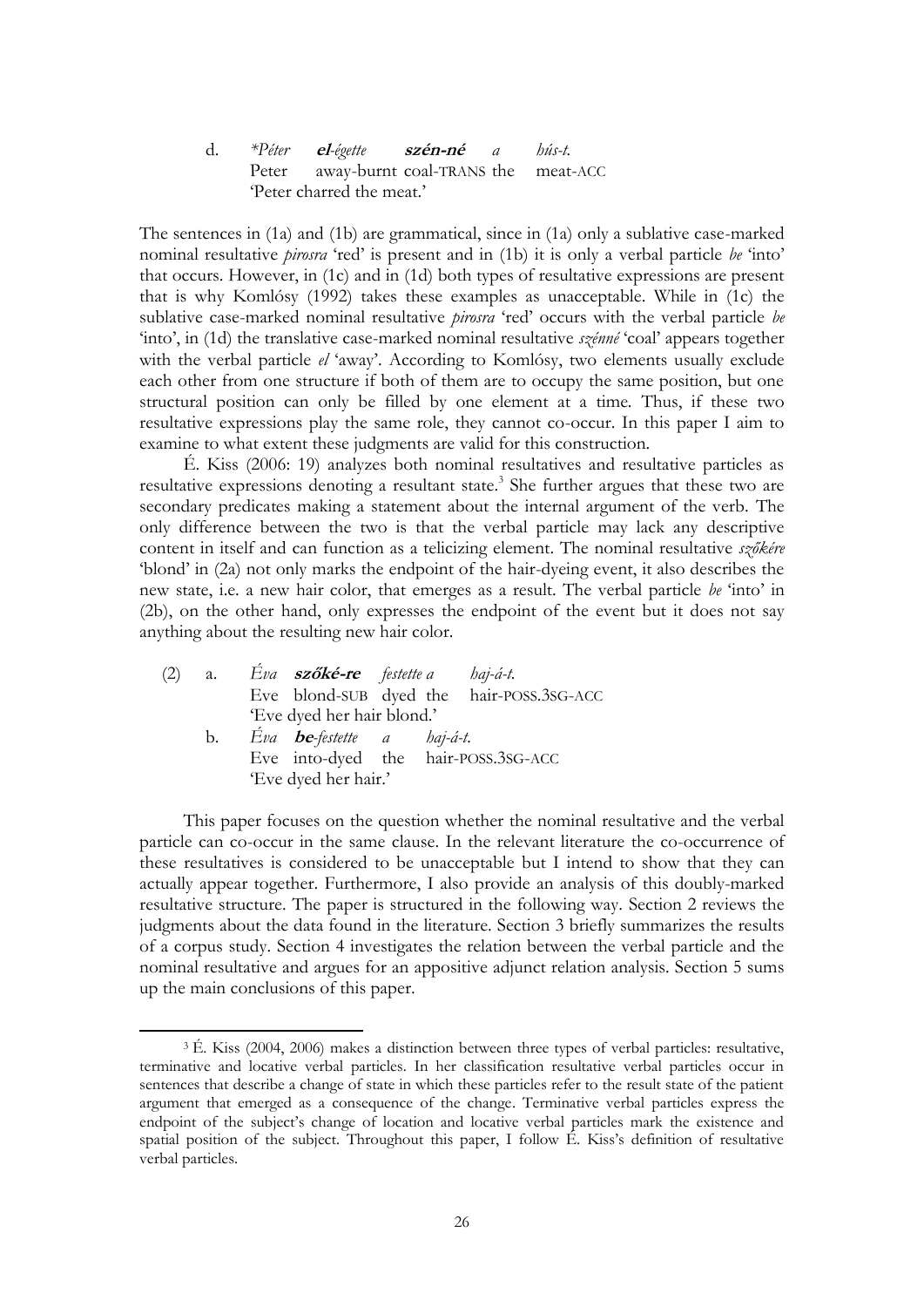### **2 Judgments in the literature**

 $\overline{a}$ 

The literature is not quite uniform in the judgments concerning the co-occurrence of resultative nominals and particles. Normally the nominal resultative and the verbal particle do not seem to be able to co-occur in the same clause. However, Komlósy (1992: 512) suggests that the doubly-marked resultative structure is allowed in non-neutral contexts. Furthermore, Hegedűs (2013: 128-131) points out that the co-occurrence of these two types of resultatives is only acceptable with directional verbal particles.

According to Komlósy (1992: 512) these two resultative expressions can co-occur only in non-neutral sentences. (I refer to this as *neutrality constraint* for short throughout the paper.) Komlósy argues that both the nominal resultative and the verbal particle are verbal modifiers forming one semantic unit with the verb. Verbal modifiers (VM) are situated in the immediately preverbal position. If two verbal modifiers are present in one sentence then only one of them can occupy the immediately preverbal position, the other VM has to find another position. In such a situation the sentence is ungrammatical with neutral intonation (3c, d). Therefore, two resultative expressions can only co-occur in non-neutral sentences (3a, b), that is, in sentences that contain focus. In this latter case, the resultative expression can be the focus or the contrastive topic of the sentence.

| (3) |    | a. János <b>PIROS-RA</b> festette <b>be</b> a kerítés-t. <sup>4</sup> |  |  |  |
|-----|----|-----------------------------------------------------------------------|--|--|--|
|     |    | John red-SUB painted into the fence-ACC                               |  |  |  |
|     |    | 'John painted the fence RED.'                                         |  |  |  |
|     | b. | <b>Piros-ra</b> legutóbb JÁNOS festette <b>be</b> a kerítés-t.        |  |  |  |
|     |    | red-SUB last John painted into the fence-ACC                          |  |  |  |
|     |    | 'It was John who painted the fence red the last time.'                |  |  |  |
|     |    | c. *János <b>be</b> -festette <b>piros-ra</b> a kerítés-t.            |  |  |  |
|     |    | John into-painted red-SUB the fence-ACC                               |  |  |  |
|     |    | 'John painted the fence red.'                                         |  |  |  |
|     |    | d. *János be-festette a kerítés-t piros-ra.                           |  |  |  |
|     |    | John into-painted the fence-ACC red-SUB                               |  |  |  |
|     |    | 'John painted the fence red.'                                         |  |  |  |

So, for Komlósy the examples in (3c) and (3d) are ungrammatical with neutral intonation. In these sentences the verbal particle *be* 'into' occupies the immediately preverbal position and the nominal resultative *pirosra* "red" is in the postverbal domain. However, (3a) and (3b) are grammatical since these sentences are non-neutral. In (3a) while the nominal resultative *pirosra* "red" is in the immediately preverbal position and is the focus of the sentence, the verbal particle *be* "into" is separated from the verb and appears on its immediate right. The verbal particle comes after the verb when an element is in focus before the verb (Komlósy 1992, 1994). In (3b) the focus of the sentence is *János* "John", the nominal resultative appears in the preverbal domain as a contrastive topic and the verbal particle is again separated from the verb and occupies the immediately postverbal position of the verb.

Nevertheless, sentences of type (3d) are acceptable with neutral intonation for É. Kiss (2004: 23-24) and for Surányi and Hegedűs (2013), as in (4a) and (4b) respectively.

<sup>4</sup> The focus is marked with capital letters in the example sentences throughout the paper.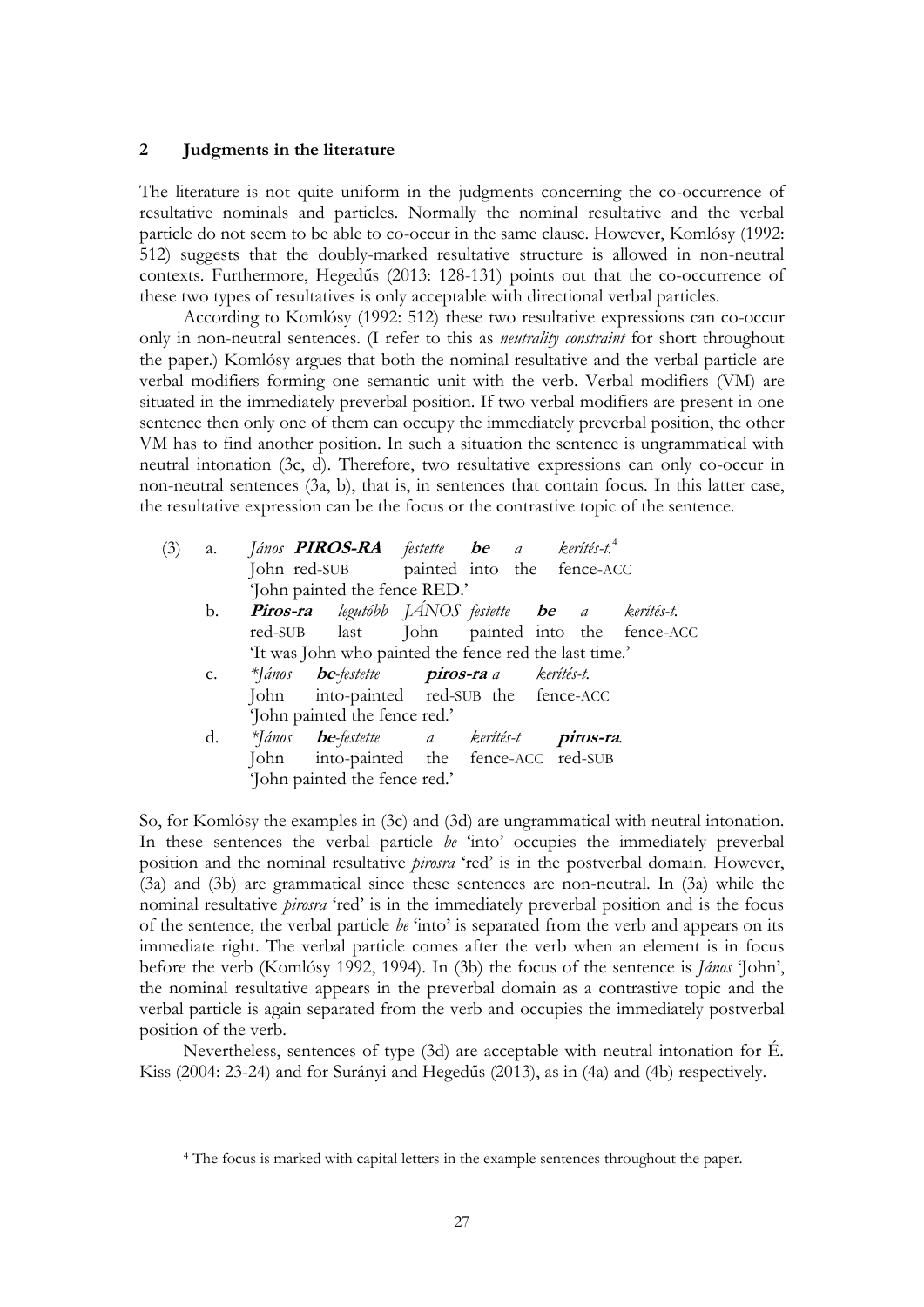|                                          | (4) a. Eva <b>ki</b> -mosta a ruhá-t <b>tisztá-ra</b> . |  |  |                                                          |             |  |  |  |
|------------------------------------------|---------------------------------------------------------|--|--|----------------------------------------------------------|-------------|--|--|--|
|                                          | Eve out-washed the clothes-ACC clean-SUB                |  |  |                                                          |             |  |  |  |
|                                          | 'Eve washed the clothes clean.'                         |  |  |                                                          |             |  |  |  |
|                                          |                                                         |  |  | b. A hörcsög <b>szét</b> -rágta a doboz-á-t              | darabok-ra. |  |  |  |
|                                          |                                                         |  |  | the hamster apart-chewed the box-POSS.3SG-ACC pieces-SUB |             |  |  |  |
| The hamster chewed its box into pieces.' |                                                         |  |  |                                                          |             |  |  |  |

In (4a) and (4b) the verbal particle *ki* "out" and *szét* "apart" appear in the immediately preverbal position and the nominal resultative *tisztára* "clean" and *darabokra* "into pieces" occur postverbally.

Hegedűs (2013: 128-131) suggests that doubly-marked resultative constructions are only acceptable with directional verbal particles. (I refer to this as *directional particle constraint* in the paper.) In her analysis the verbal particle occupies the p head position of the functional pP and selects an appropriate directional PP complement. She also argues that particles that lack descriptive spatial content, such as *meg*, cannot occur together with nominal resultatives. (I will elaborate on this in more detail in section 4.1.)

| (5) | a. | Mari <b>le</b> -festette a              | fala-t | kék-re.   |  |
|-----|----|-----------------------------------------|--------|-----------|--|
|     |    | Mary down-painted the wall-ACC blue-SUB |        |           |  |
|     |    | 'Mary painted the wall blue.'           |        |           |  |
|     | b. | *János <b>meg</b> -verte Pál-t          |        | lapos-ra. |  |
|     |    | John PRT-beat Paul-ACC flat-SUB         |        |           |  |
|     |    | 'John beat Paul up pulp.'               |        |           |  |

Whereas (5a) is grammatical since the directional verbal particle *le* "down" occurs together with the nominal resultative *kékre* "blue" selecting the nominal resultative as its directional PP complement, (5b) is ungrammatical as the verbal particle *meg* does not have a spatial meaning and that is why it cannot select the nominal resultative *laposra* 'flat' as its directional PP complement.

On the whole, according to the relevant literature the following conclusions can be made about the structure under investigation. As per the *neutrality constraint* is concerned, the co-occurrence of these resultatives is ungrammatical in sentences with neutral intonation. However, non-neutral contexts highly improve the acceptability of the structure. As maintained by the *directional particle constraint*, this construction is unacceptable with non-directional particles. Nonetheless, it is considered to be grammatical with directional particles. In Section 3, I examine to what extent these constraints are valid for the corpus data.

### **3 The corpus study**

 $\overline{a}$ 

#### **3.1 Summary of the corpus study**

I have collected data from the Hungarian National Corpus<sup>5</sup>. I searched for nominal resultatives that are often mentioned in the literature<sup>6</sup> and gathered those sentences in

<sup>5</sup> About the Hungarian National Corpus, see Váradi (2002).

<sup>6</sup> I included nominal resultatives in the corpus study that frequently occur in the literature (É. Kiss 2004, 2006, Komlósy 1992, 1994, Bene 2005), such as *darabokra* "into pieces", *darabjaira* "into its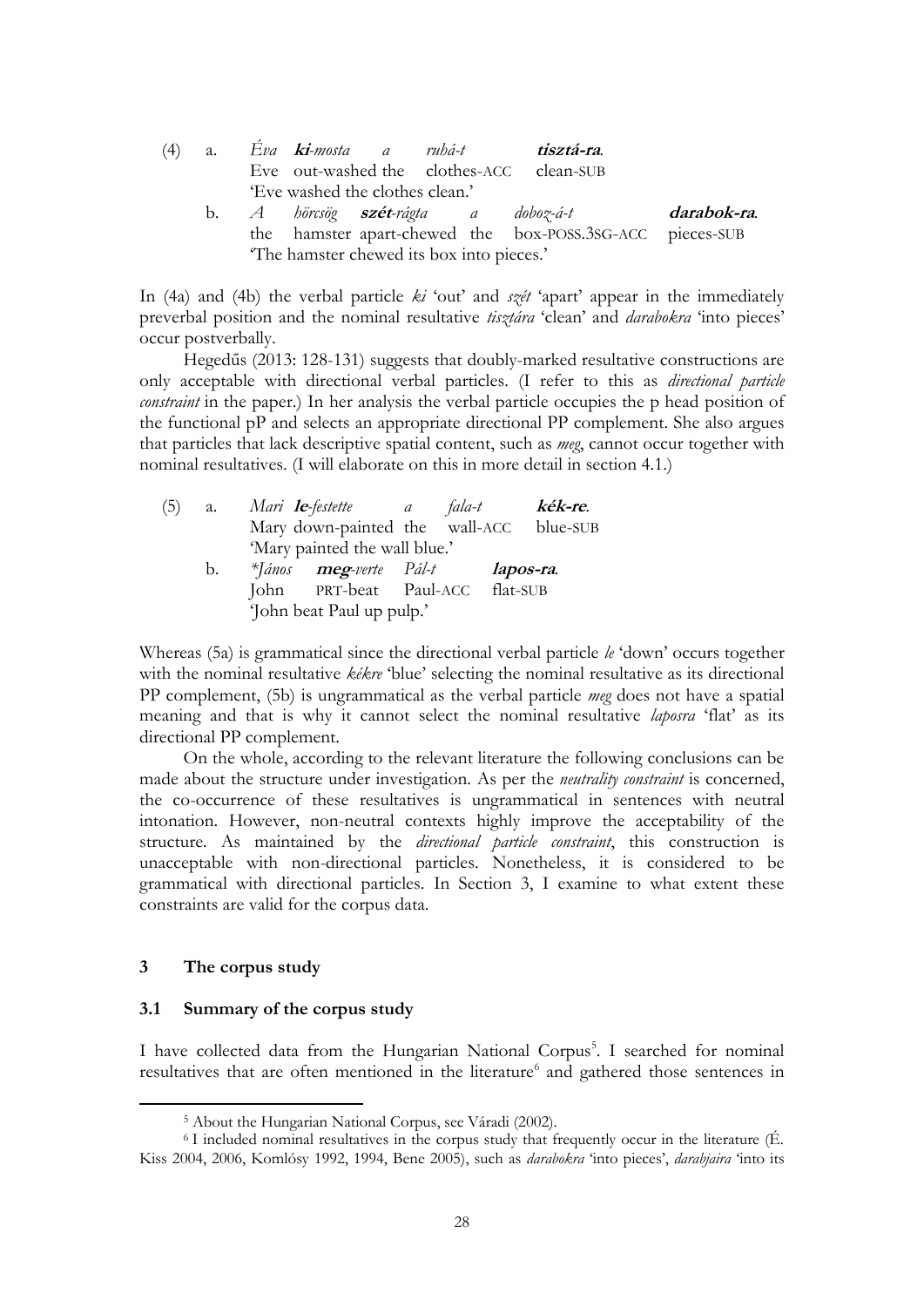which the nominal co-occurred with a verbal particle. I took only finite examples into consideration. The main results of the corpus search are summed up in Table 1. The nominal resultatives are arranged on the basis of their frequency in a descending order. Table 1 shows that nominal resultatives occur together with particles with a frequency of cc. 6% on the average. This is a quite high frequency strongly suggesting that the doublymarked resultative structure is an existing linguistic phenomenon.

| Nominal resultative         | Total number of          | Number of co-    | Ratio    |
|-----------------------------|--------------------------|------------------|----------|
|                             | occurrences <sup>7</sup> | occurrences with |          |
|                             |                          | particles        |          |
| <i>darabjaira</i> 'into its | 162                      | 23               | 14,20%   |
| pieces'                     |                          |                  |          |
| pirosra 'red'               | $500^8$                  | 47               | 9,4%     |
| darabokra 'into             | 500                      | 40               | $8\%$    |
| pieces'                     |                          |                  |          |
| zöldre 'green'              | 310                      | 17               | 5,48%    |
| feketére 'black'            | 410                      | 22               | 5,37%    |
| hőssé 'hero'                | 145                      | 7                | 4,83%    |
| szőkére 'blond'             | 57                       | $\overline{2}$   | $3,51\%$ |
| szárazra 'dry'              | 201                      | 6                | 2,99%    |
| laposra 'flat'              | 148                      | $\overline{4}$   | 2,70%    |
| szélesre 'wide'             | 288                      |                  | 2,43%    |
| <i>halálra</i> 'to death'   | 500                      | $\Omega$         | $0\%$    |
| total                       | 2933                     | 175              | 5,97%    |

#### Table 1: Results of the corpus study

Table 1 shows that the three most frequent nominal resultatives that occurred in the corpus study are *darabjaira* 'into its pieces', *pirosra* 'red', and *darabokra* 'into pieces'. While *darabjaira* "into its pieces" and *darabokra* "into pieces" usually appeared with the *szét+törik* "apart+break" particle+verb combination, *pirosra* "red" mostly occurred together with *meg+sül* "PRT+roast". However, the nominal phrase *halálra* "to death" did not co-occur with a particle. It may be the result of the process of grammaticalization through which *halálra* "to death" has lost its original lexical content and came to be a verbal particle. Another point is that the corpus study involved only one translative resultative, i.e. *hőssé* "hero".

pieces', *laposra* 'flat', *pirosra* 'red' and *szőkére* 'blond' and I also involved nominal resultatives that are quite similar to the ones mentioned in the literature, for example *feketére* 'black', *halálra* 'to death', *szárazra* "dry", *szélesre* "wide", *zöldre* "green". From the translative case-marked resultatives I only searched for *hőssé* "hero" which combines naturally with verbs such as *válik* "turn into" and *változik* "change" and can appear in a variety of contexts, like in fairy tales, myths, legends and everyday news as well.

 $\overline{a}$ 

<sup>7</sup> Total number of occurrences' is the number that indicates how many times the nominal resultative occurs in the Hungarian National Corpus. "Number of co-occurrences with particles" is the number that indicates how many times the nominal resultative occurred together with a verbal particle in a finite resultative construction. The 'Ratio' column expresses the proportion of 'Number of cooccurrences with particles" and "Total number of occurrences" (i.e. in what proportion the nominal resultative occurs together with a verbal particle).

<sup>8</sup> In the Hungarian National Corpus the number of search results is limited to 500 example sentences. That is why in the case of *pirosra* "red", *darabokra* "into pieces" and *halálra* "to death" only part of the corpus data is included.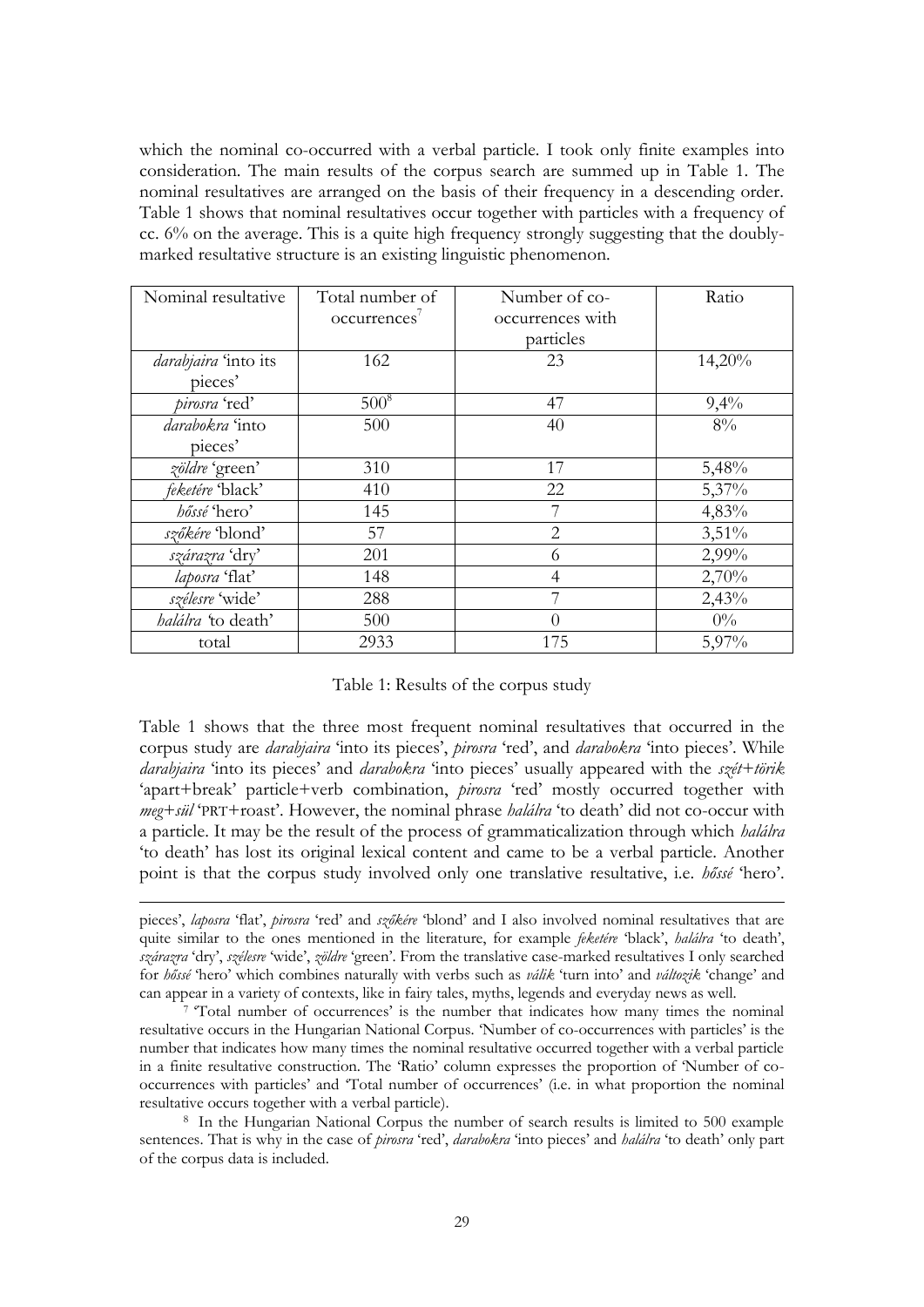The examination of a larger number of resultatives with the translative case would contribute to a better understanding of the behavior of nominal resultatives.

### **3.2 Neutral and non-neutral contexts**

Nominal resultatives and verbal particles co-occurred both in sentences with neutral intonation (6) and with non-neutral intonation (7). Thus, the corpus data do not verify Komlósy"s (1992: 512) *neutrality constraint*. The corpus data are from a written corpus in which intonation is not annotated. Therefore, I made conclusions about the intonation patterns according to the word order of the sentences. In (6) the position of the resultatives shows that they appear in a neutral sentence; i.e. the particle occupies the immediately preverbal (the verbal modifier) position and the nominal resultative is situated postverbally. In (7) the nominal resultatives themselves are in focus. When the verbal particle follows the verb it means that another element is in focus before the verb.

| (6) | a. |                                              |  |  |  | fertőzött volt a kút, ki-mertük száraz-ra              |
|-----|----|----------------------------------------------|--|--|--|--------------------------------------------------------|
|     |    |                                              |  |  |  | infected was the well out-baled dry-SUB                |
|     |    | 'the well was infected, we baled it out dry' |  |  |  |                                                        |
|     | b. | át-vált a lámpa piros-ra                     |  |  |  |                                                        |
|     |    | over-turned the light red-SUB                |  |  |  |                                                        |
|     |    | 'the light turned red'                       |  |  |  |                                                        |
|     |    | c. ki-húzza zöld-re a szemöldök-é-t          |  |  |  |                                                        |
|     |    |                                              |  |  |  | out-lined green-SUB the eyebrow-POSS.3SG-ACC           |
|     |    | 'she colored her eyebrow green'              |  |  |  |                                                        |
|     | a. |                                              |  |  |  | majdnem <b>feketé-re</b> kente <b>ki</b> a szembéj-á-t |
|     |    |                                              |  |  |  | almost black-SUB color out the eyelid-POSS.3SG-ACC     |
|     |    | 'she almost colored her eyelid black'        |  |  |  |                                                        |
|     | b. |                                              |  |  |  | apró <b>darabok-ra</b> esett szét a társadalom         |
|     |    | tiny pieces-SUB fell apart the society       |  |  |  |                                                        |
|     |    | ' the society fell apart into tiny pieces'   |  |  |  |                                                        |
|     | c. | a szenvedély <b>zöld-re</b> vált <b>át</b>   |  |  |  |                                                        |
|     |    | the passion green-SUB turns over             |  |  |  |                                                        |
|     |    | "the passion turns green"                    |  |  |  |                                                        |

While in (6a, b, c) the verbal particles *ki* 'out' and *át* 'over' appear in the immediately preverbal position, the nominal resultatives szárazra 'dry', pirosra 'red' and zöldre 'green' are in the postverbal domain. In (7a, b, c) it is the nominal resultatives *feketére* "black", *darabokra* "into pieces" and *zöldre* "green" that occur on the immediate left of the verb and the verbal particles *ki* "out", *szét* "apart" and *át* "over" are separated from the verb appearing on its immediate right.

### **3.3 Directional and non-directional verbal particles**

I have also listed the verbal particles with which the nominal resultatives occurred in the corpus study. The results are summarized in Table 2. The following verbal particles appeared in the corpus data: *át* "over, *be* "into", *egybe* "to one", *el* "away", *elő* "fore", *fel* "up", *ki* "out", *le* "down", *meg*, *össze* "together/with", *széjjel* "apart", *szét* "apart", *újra* "re". The particles are arranged according to their number of occurrence in a descending order.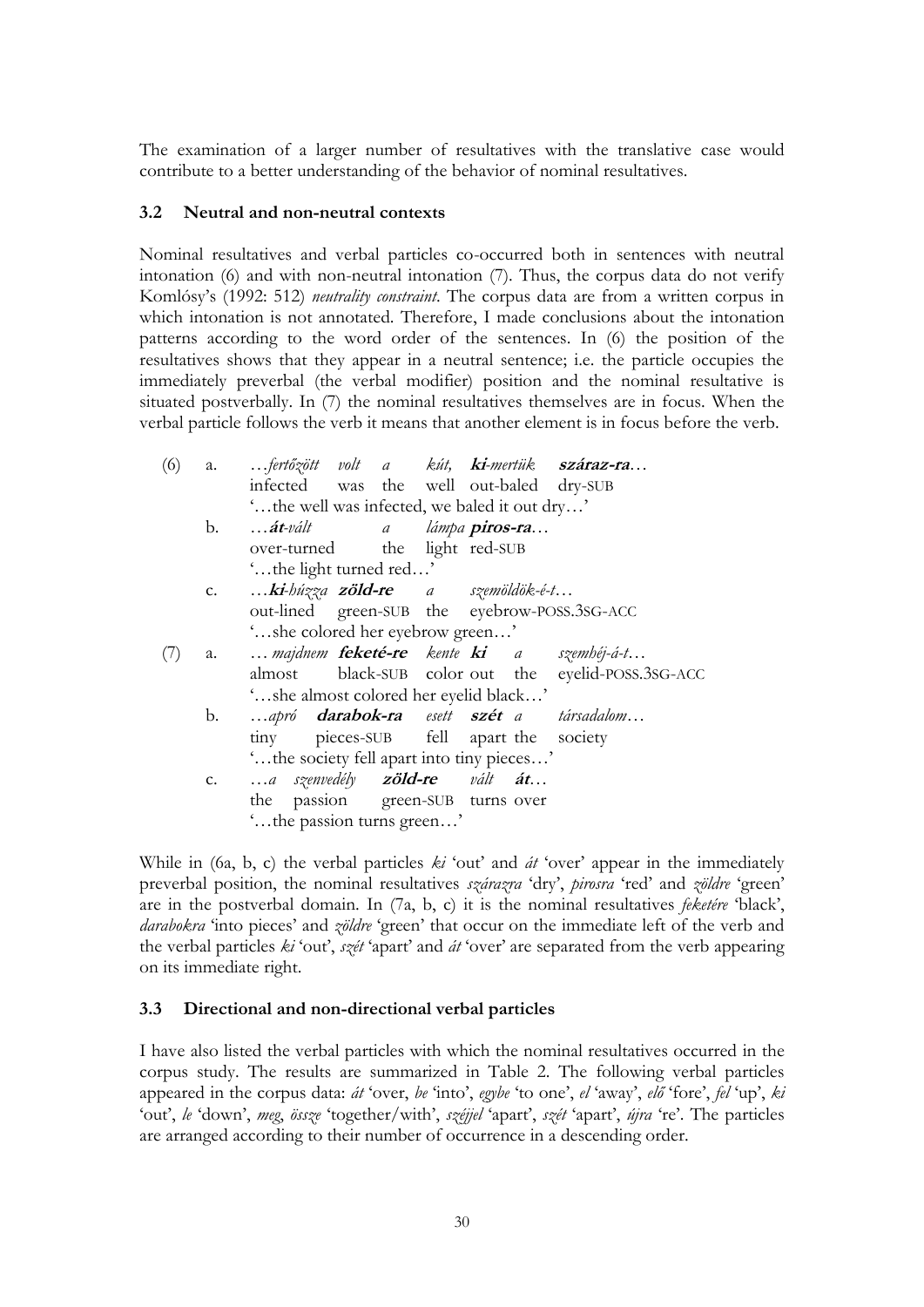| Verbal particle       | Number of co-occurrences with nominal<br>resultatives <sup>9</sup> |
|-----------------------|--------------------------------------------------------------------|
| szét 'apart'          | 56                                                                 |
| meg                   | 35                                                                 |
| be 'into'             | 26                                                                 |
| át 'over              | 17                                                                 |
| $ki'$ out'            | 17                                                                 |
| $le$ 'down'           | 11                                                                 |
| össze 'together/with' | 4                                                                  |
| fel 'up'              | 3                                                                  |
| újra 're'             | $\overline{2}$                                                     |
| egybe 'to one'        |                                                                    |
| el 'away'             |                                                                    |
| elő 'fore'            |                                                                    |
| széjjel 'apart'       | 1                                                                  |

Table 2: Verbal particles occurring in the corpus examples

The three most frequent verbal particles that appeared in the corpus data are *szét* "apart", meg and be 'into'. As Table 2 shows nominal resultatives occurred with both directional (8) and non-directional (9) verbal particles. The non-directional particles involve *meg* and *újra* "re". Therefore, the *directional particle constraint* does not seem to be a strong constraint on doubly-marked resultative structures. However, the presence of directional particles was more frequent.

| (8) |              | a. le-festették a fala-t szép <b>zöld-re</b>                           |  |  |
|-----|--------------|------------------------------------------------------------------------|--|--|
|     |              | down-painted the wall-ACC nice green-SUB                               |  |  |
|     |              | 'they painted the wall green'                                          |  |  |
|     | b.           | szét-tört darabok-ra                                                   |  |  |
|     |              | apart-broke pieces-SUB                                                 |  |  |
|     |              | 'broke apart into pieces'                                              |  |  |
| (9) | a. <b>A.</b> | 4-5 perc alatt szép piros-ra meg-sütjük.                               |  |  |
|     |              | 4-5 minute under nice red-SUB PRT-roast                                |  |  |
|     |              | "we roast it red in 4-5 minutes."                                      |  |  |
|     |              | b. <i>…aki <b>meg</b>-törölgette őket <b>száraz-ra</b>…</i>            |  |  |
|     |              | who PRT-wiped them dry-SUB                                             |  |  |
|     |              | 'who wiped them dry'                                                   |  |  |
|     |              | $(10)$ * <i>János</i> <b>meg</b> -verte <i>Pál-t</i> <b>lapos-ra</b> . |  |  |
|     |              | John PRT-beat Paul-ACC flat-SUB                                        |  |  |
|     |              | John beat Paul up pulp.'                                               |  |  |

While the sentences of (8) contain the directional particles *le* "down" and *szét* "apart", in (9) the non-directional *meg* is present. The data in (9) are very similar to the data in (5b), repeated here as (10). Still, while (9a) and (9b) are grammatical, (10) is not. In these cases

 $\overline{a}$ 

<sup>&</sup>lt;sup>9</sup> 'Number of co-occurrences with nominal resultatives' shows how many times the verbal particle occurred with the nominal resultative.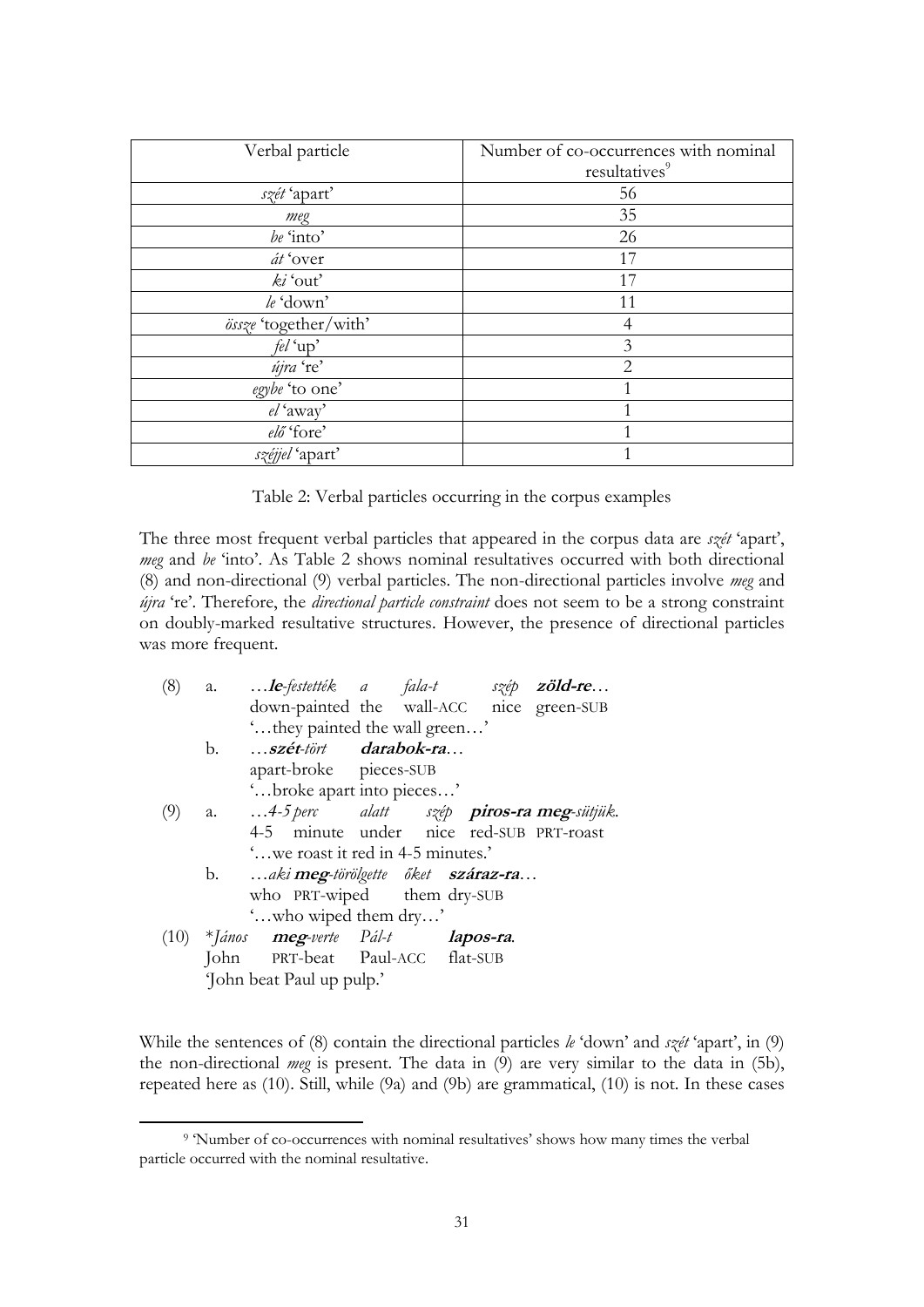the non-directional verbal particle *meg* co-occurs a sublative-case marked nominal resultative, i.e. *pirosra* 'red', *szárazra* 'dry' and *laposra* 'flat', respectively. In the corpus study the verbal particle *meg* appeared together with the resultatives *feketére* "black", *pirosra* "red", *szárazra* "dry" and *zöldre* "green" and the nominal resultative *laposra* "flat" occurred together with the verbal particles *egybe* "to one" (11a), *le* "down" (11b) and *össze* "together" (11c). It may be the case that there is some kind of an incompatibility between the nominal resultative *laposra* "flat" and the verbal particle *meg* and this might be responsible for the ungrammaticality of (10).

| (11) |                | a. A Samu-család sír-jai-t                               | lapos-ra | egybe-kapálták |
|------|----------------|----------------------------------------------------------|----------|----------------|
|      |                | the Samu family tomb-POSS.3PL-ACC flat-SUB               |          | to.one-hoed    |
|      |                | 'They hoed the tombs of the Samu family flat'            |          |                |
|      | b.             | engedd <b>le</b> a kerek-et egy kicsit <b>lapos-ra</b> . |          |                |
|      |                | let down the tire-ACC a bit flat-SUB                     |          |                |
|      |                | ' let down the tire flat a bit.'                         |          |                |
|      | $\mathbf{C}$ . | elég <b>lapos-ra össze</b> -nyomódtunk                   |          | $m$ ár         |
|      |                | enough flat-SUB together-have.been.pushed                |          | yet            |
|      |                | ' we have already been pushed flat enough'               |          |                |

On the whole, the *neutrality constraint* and the *directional particle constraint* do not seem to hold for the corpus data. Yet, these factors do play a role to some extent as the frequency data show (e.g. directional particles emerged more often than non-directional ones). The next section discusses how the particle and the nominal resultative are related to each other in the syntax.

# **4 The relation between the verbal particle and the nominal resultative**

This section examines the relation between the verbal particle and the nominal resultative when they co-occur in the same clause. The relation between these two resultatives may be analyzed in two major ways; either as a head-complement relation (Hegedűs, 2013: 128-131) or as an appositive adjunct relation (Surányi & Hegedűs, 2013).

### **4.1 Head-complement relation**

Den Dikken (1995) discusses instances in which the verbal particle and a resultative AP co-occur in English (12).

# (12) *They painted the barn* **up red**.

He treats these cases as complex particle constructions. He argues that the particle is a preposition and the head of an independent small clause (PrtP) and it selects another small clause as its complement in sentences like (12). This structure is outlined in Figure 1.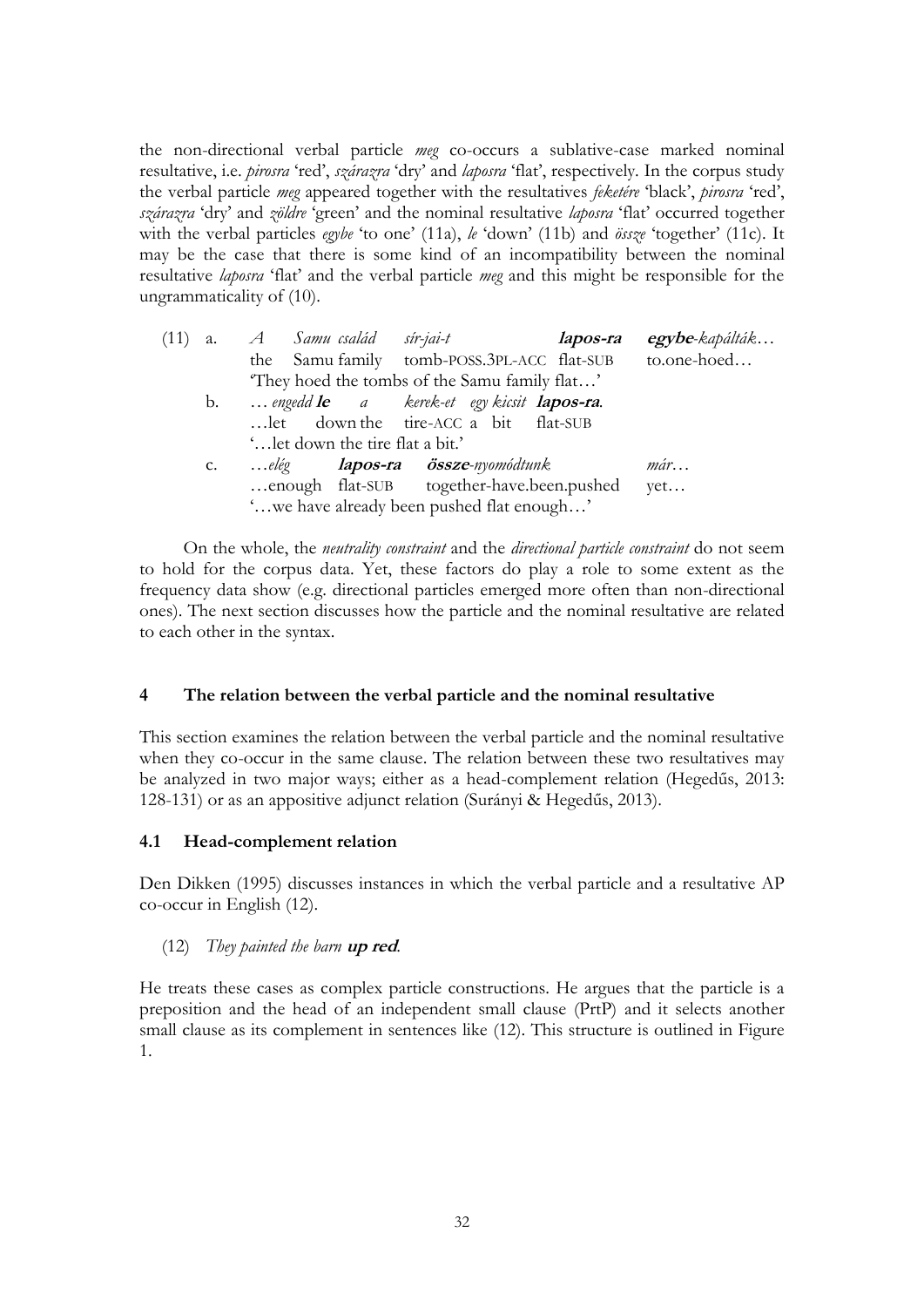

Figure 1

The particle *up* is the head of the PrtP (Particle Phrase) and it selects a small clause (SC) as its complement. The resultative predicate *red* is situated in this small clause. While *up* is analyzed as a Prt (particle), *red* is treated as a Pred (secondary predicate).

Hegedűs (2013: 128-131) investigates the co-occurrence of particles and nominal resultatives in Hungarian and suggests that these two resultatives occupy different positions when they simultaneously occur. She treats the nominal resultative as a directional PP that is selected by the directional verbal particle. In her analysis, the particle is situated in the p head position of pP, which is a functional projection of PP. (cf. Ramchand (2008: 137) for related data and discussion.)



Figure 2

In both Den Dikken's and Hegedűs's analyses the verbal particle and the nominal resultative fill different syntactic positions when they co-occur: the verbal particle is the head selecting the nominal resultative as its complement. While in Den Dikken"s approach the verbal particle is the head of the PrtP, in Hegedűs"s analysis, it is the head of the pP. Den Dikken analyzes the nominal resultative as the Pred of a SC but for Hegedűs it is the PlaceP complement of a PathP. Hegedűs argues that since nominal resultatives are directional PPs and are selected by directional particles, non-directional particles (e.g. *meg*, which telecizes the event but does not have a spatial meaning) cannot appear in this construction. However, the corpus data show that non-directional particles can also occur in these structures (see example (9)). In Den Dikken"s (1995) analysis the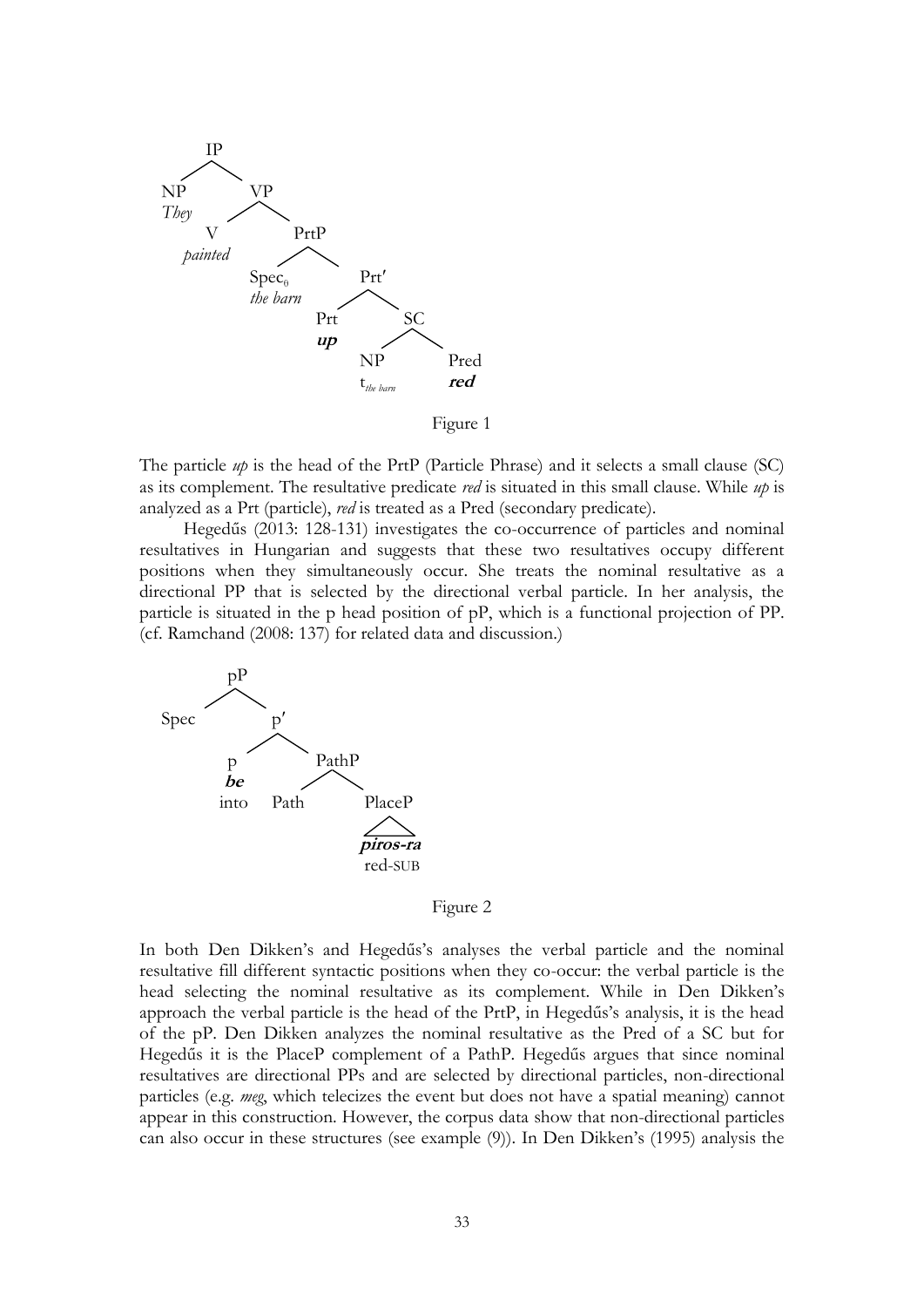Prt should also have some kind of lexical content in order to become a PP. Therefore, the head-complement analysis does not provide an explanation for all the data. In the upcoming section I argue for an appositive adjunct type of analysis based on further, positive evidence.

#### **4.2 Appositive adjunct relation**

Surányi (2009a, b) examines a very similar structure in Hungarian in which a locative particle and a lexical locative expression co-occur (13).

(13) *Felment a második-ra/ a menny-be/ a tizedik-ig*. up went the second-SUB/ the heaven-ILL/ the tenth-TERM "He went up to the second floor/to the heaven/as high as the tenth floor."

In (13) the locative particle *fel* "up" appears together with the lexical locative expressions *másodikra* 'to the second floor', *mennybe* 'to the heaven', *tizedikig* 'as high as the tenth floor'. For this type of construction Surányi (2009a, b) proposes that the verbal particle and the lexical locative expression form an appositive structure in which the lexical expression further specifies the locative particle. He also adds that there is an adjunction relationship between the two. He suggests that in the case of an appositive relation the verbal particle does not subcategorize for the form of the locative expression. As (13) shows the verbal particle *fel* 'up' can appear together with a sublative or an illative or a terminative case-marked lexical expression as well. The verbal particle *fel* "up" in (13) is a directional particle in the sense of É. Kiss (2006).

Similarly, Surányi and Hegedűs (2013) propose an appositive adjunct relation for the doubly-marked resultative structure. They argue that the nominal resultative "can and must remain post-verbal if the VM slot is occupied by a resultative verbal particle" and it is a "base structure appositive adjunct to the resultative verbal particle". While the verbal particle is raised to the specifier position of PredP, the nominal resultative is an appositive adjunct PP to the particle. That PredP is above VP and that VMs move to Spec,PredP is proposed by É. Kiss (2006, 2008).



Figure 3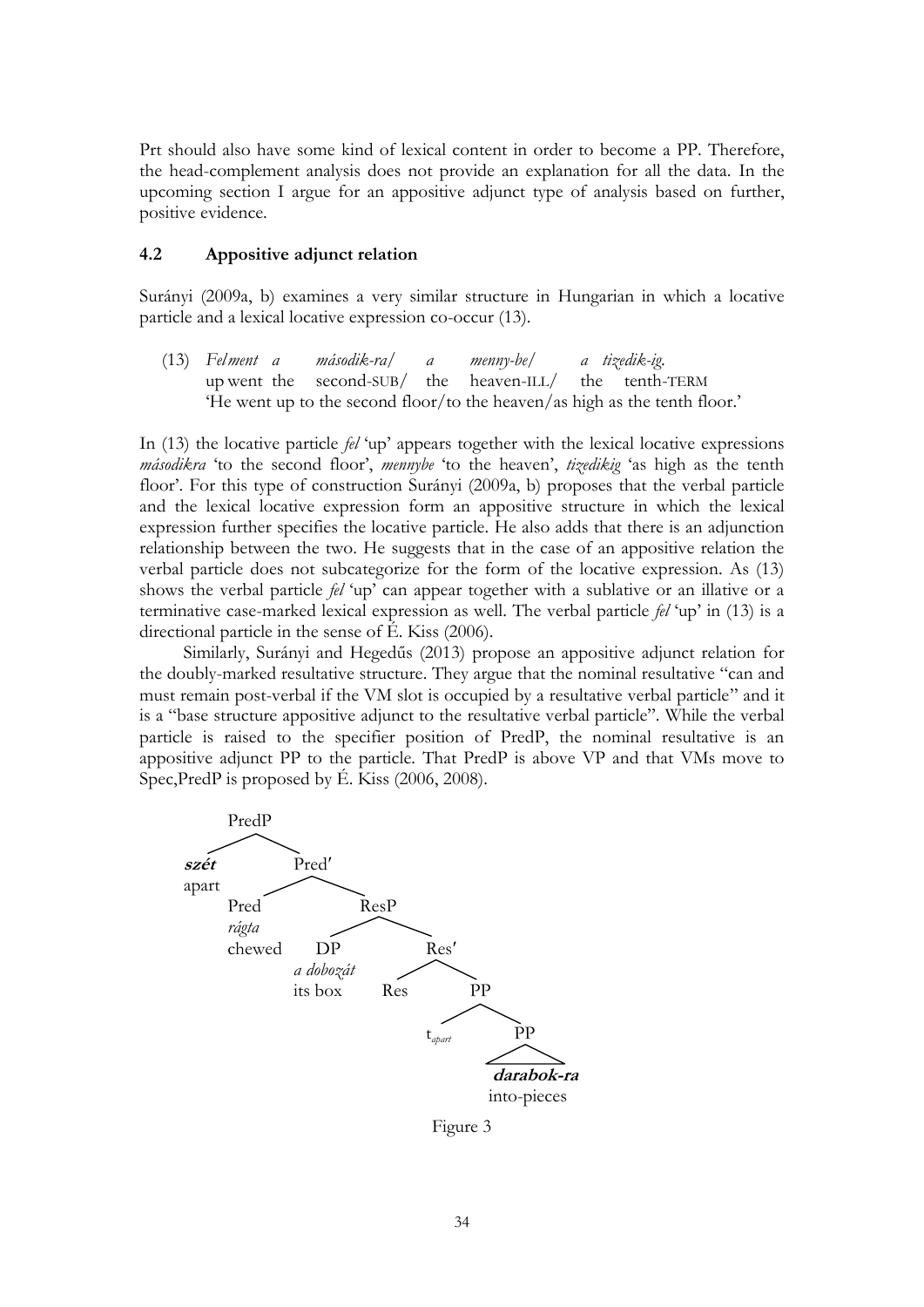Surányi and Hegedűs (2013) also point out that the post-verbal resultative does not allow *wh*-subextraction from it when co-occurring with a particle which provides support for the nominal resultative being an adjunct (14a). Adjuncts do not allow material to be extracted out of them.

| (14) |    | a. *Kihez formáltad <b>át</b> Jánost<br>hasonló-vá?<br>kihez |
|------|----|--------------------------------------------------------------|
|      |    |                                                              |
|      |    | who.ALL formed over John.ACC who.ALL similar-TRANS           |
|      |    | 'Who did you transform John similar to?                      |
|      | b. | Kihez formáltad <del>kihez</del> <b>hasonló-vá</b> Jánost?   |
|      |    | Λ                                                            |
|      |    | who.ALL formed who.ALL similar-TRANS John.ACC                |
|      |    | "Who did you transform John similar to?"                     |

In the next section I also argue for an appositive adjunct relation for the structure under investigation, since it explains the data in the most suitable way.

## **4.3 Arguments for the appositive adjunct analysis**

An argument in favor of the appositive relation may be that the verbal particle does not subcategorize for the form of the nominal resultative. The same particle may appear with a nominal resultative in the sublative case (15a) or in the translative case (15b).

| (15) | <b>a.</b> | a feketebajú  Magdiká-t <b>át</b> -festették <b>szőké-re</b> |  |  |  |  |  |  |
|------|-----------|--------------------------------------------------------------|--|--|--|--|--|--|
|      |           | the black-haired Magdika-ACC over-dyed blond-SUB             |  |  |  |  |  |  |
|      |           | ' Magdika with the black hair has been dyed blond'           |  |  |  |  |  |  |
|      | b.        | akik lírai <b>hős-sé</b> változnak <b>át</b>                 |  |  |  |  |  |  |
|      |           | who lyric hero-TRANS turn over                               |  |  |  |  |  |  |
|      |           | 'who turn into a lyric hero'                                 |  |  |  |  |  |  |

While in (14a) the verbal particle *át* "over" occurs with the sublative resultative *szőkére* "blond", in (14b) *át* "over" appears together with the translative resultative *hőssé* "hero". However, these two case markers cannot be used interchangeably. The particle may not subcategorize for the morphology of the nominal resultative alone but the verb might still be a determining factor.<sup>10</sup>

Even the same particle+verb combination may license both case markers. Whereas in (16a) *szétkalapáltam* "apart-hammered" is present with the sublative resultative *laposra* 'flat', in (16b) it occurs with the translative resultative *tányérrá* 'plate'.

| (16) | а.                           | <b>Szét</b> -kalapáltam a            |  | vas-at | lapos-ra.   |
|------|------------------------------|--------------------------------------|--|--------|-------------|
|      |                              | apart-hammered the metal-ACC         |  |        | flat-SUB    |
|      | 'I hammered the metal flat.' |                                      |  |        |             |
|      | b.                           | <b>Szét</b> -kalapáltam a            |  | vas-at | tányér-rá.  |
|      |                              | apart-hammered the metal-ACC         |  |        | plate-TRANS |
|      |                              | 'I hammered the metal into a plate.' |  |        |             |

 $\overline{a}$ 

<sup>&</sup>lt;sup>10</sup> On the choice between the sublative and translative marking of nominal resultatives, see Matushansky (2012).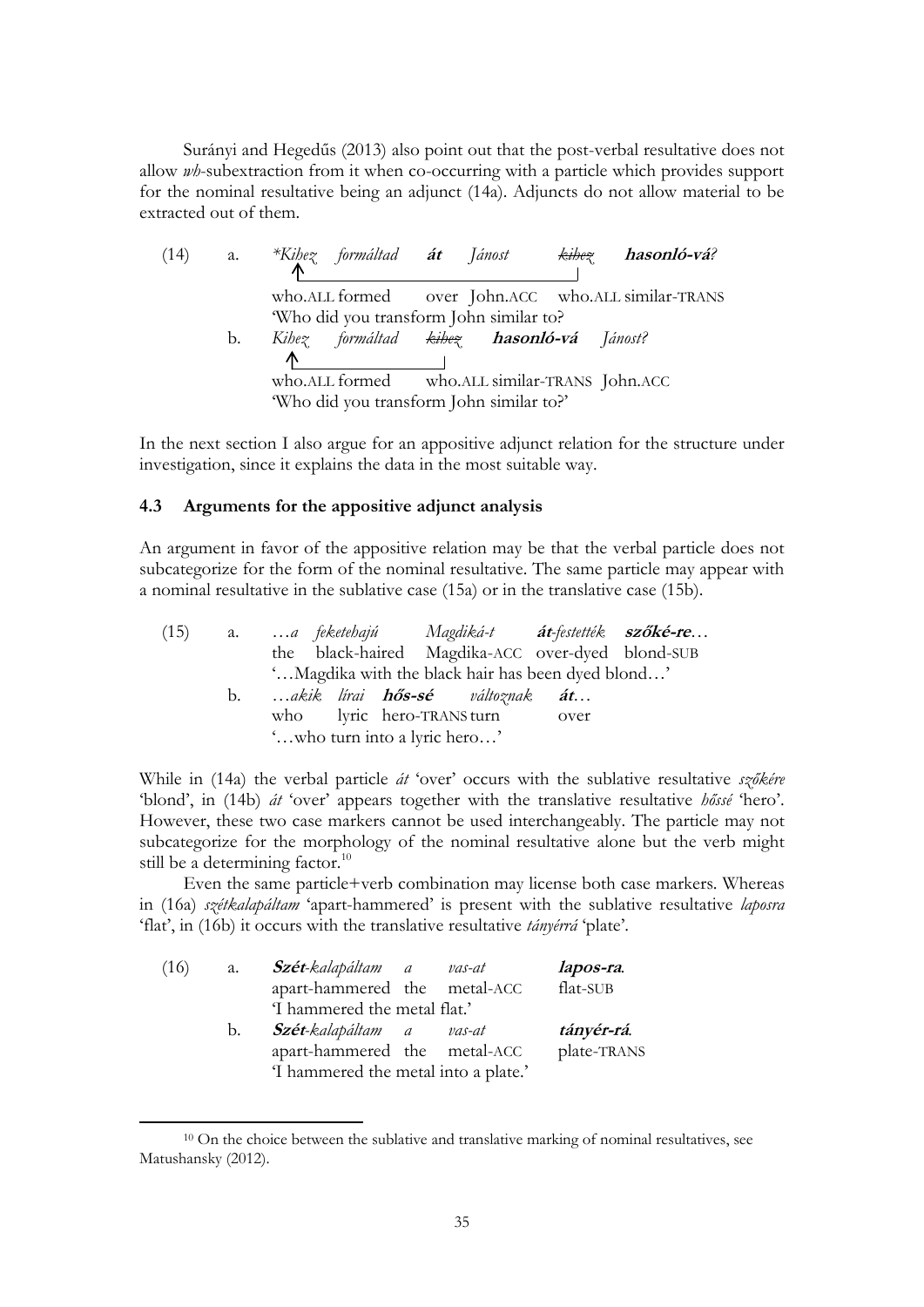It might be the case that the properties of the result state that is described determine the choice on the case marker. The sentences in (16a) and (16b) describe two different events. Whereas in (16a) the metal-hammering event results in the metal being flat, in (16b) the metal ends up in a completely different shape, i.e. in the form of a plate. So, the nature of the result state may contribute to the choice between the two case-markers. The relation between the verbal particle, the verb and the nominal resultative is quite complex. However, it does not contradict the appositive relation analysis on the whole.

Furthermore, speakers used the comma after the combination of the particle and the verb and before the nominal resultative in some of the corpus examples (17). This may also suggest some kind of an appositive use.

(17) *… sárkánytork-á-t* **újra***-festették,* **piros-ra***…* dragon.throat-POSS.3SG-ACC re-painted red-SUB "… its dragon throat has been repainted, red…"

Nonetheless, this construction is not the same as the ones without a comma, yet it may be a question how these two usages are related to each other.

The data in which the verbal particle *meg* appears can also be analyzed as appositive constructions. However, in these cases the verbal particle refers to the result state without concrete lexical content. The nature of the result state is going to be specified by the nominal resultative.

Following Surányi and Hegedűs (2013) I suggest an appositive adjunct relation analysis for the doubly-marked resultative construction, in which case the nominal resultative is an appositive adjunct and it further specifies the verbal particle. The exact result state denoted by the particle becomes more specified by the nominal phrase. For this construction I assume the structure in Figure 4.



Figure 4

The analysis of PredP in Hungarian is based on É. Kiss (2006, 2008) and the ResP (result phrase) has been used by Ramchand (2008), among others.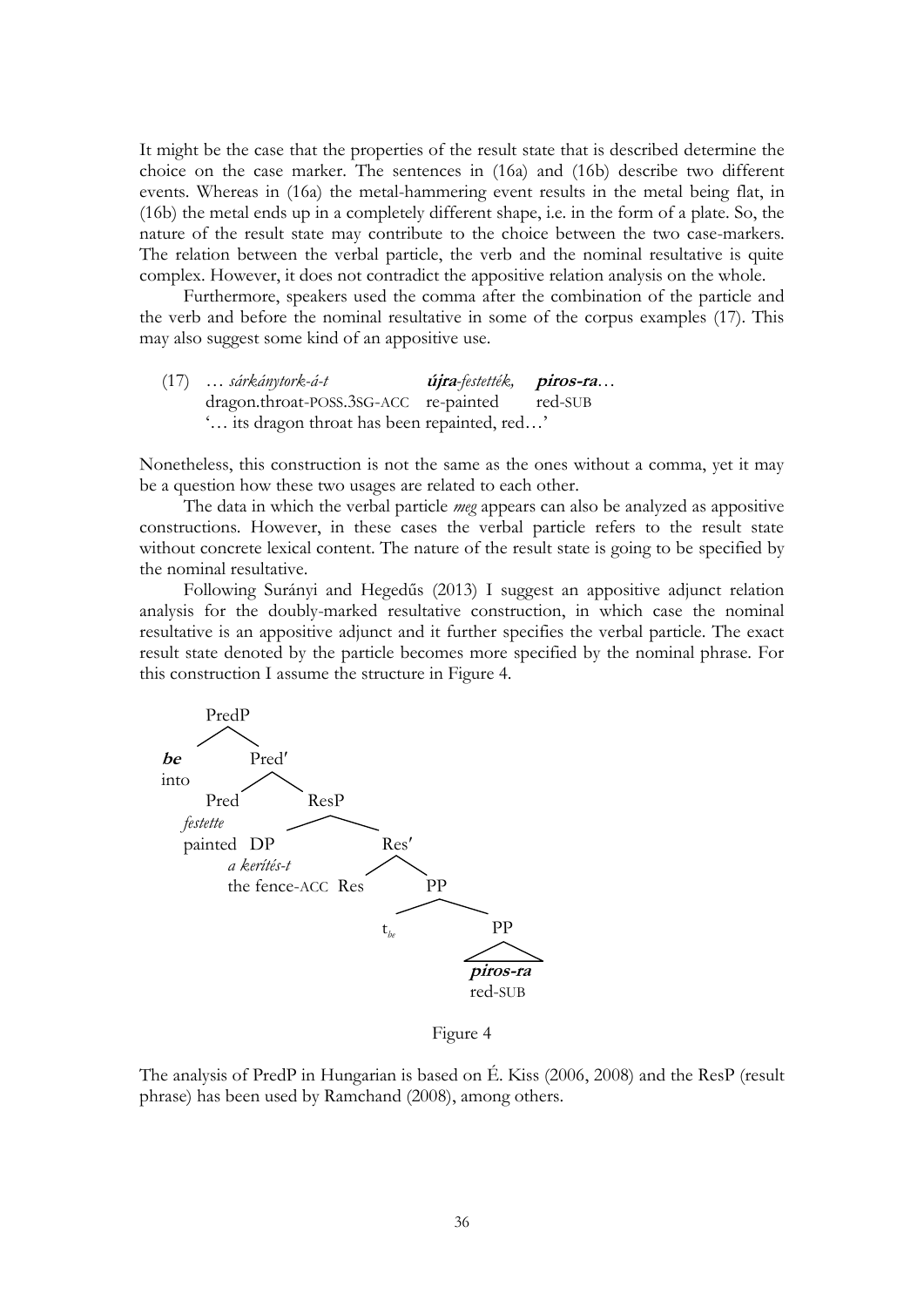#### **5 Conclusion**

My aim in this paper was to examine the issue whether the two resultative expressions in Hungarian i.e. the verbal particle and the nominal resultative are in complementary distribution or they are able to co-occur. The judgments in the literature are not uniform. While usually the co-occurrence of these resultatives is taken to be ungrammatical, it is acceptable in certain linguistic environments. Two constraints have been highlighted; the *neutrality constraint* and the *directional particle constraint*. As the corpus research showed, these requirements do not hold in their original sense. The verbal particle and the nominal resultative co-occurred in neutral contexts as well as in non-neutral contexts. Moreover, non-directional particles also appeared in such constructions. I have argued that the doubly-marked resultative structure may be analyzed as an appositive adjunct relation rather than a head-complement relation.

#### **References**

- Bene, Annamária. 2005. *Az igék bennható-mediális-tranzitív felosztásának alkalmazhatósága magyar szintaktikai és morfológiai sajátosságok magyarázatában* [The applicability of the unergativeunaccusative-transitive categorization of verbs in explaining syntactic and morphological properties of Hungarian]. Eötvös Loránd University. PhD Dissertation.
- Carrier, Jill, Janet Randall. 1992. The Argument Structure and Syntactic Structure of Resultatives. *Linguistic Inquiry* 23.2:173-234.
- Den Dikken, Marcel. 1995. *Particles: On the Syntax of Verb–particle, Triadic, and Causative Constructions*. New York: Oxford University Press.
- É. Kiss, Katalin. 2004. Egy igekötőelmélet vázlata [Outlines of a theory of verbal particles]. *Magyar Nyelv* C. 15-42.
- É. Kiss, Katalin. 2006. The function and the syntax of the verbal particle. In É. Kiss Katalin (ed.), *Event structure and the left periphery*, 17-55. Dordrecht: Springer.
- É. Kiss, Katalin. 2008. Free word order, (non-)configurationality, and phases. *Linguistic Inquiry* 39 (3): 441–475.
- Hegedűs, Veronika. 2013. *Non-verbal Predicates and Predicate Movement in Hungarian*. Utrecht: LOT. PhD Dissertation[. http://arno.uvt.nl/show.cgi?fid=131701](http://arno.uvt.nl/show.cgi?fid=131701)
- Komlósy, András. 1992. Régensek és vonzatok [Heads and Complements]. In Kiefer Ferenc (ed.) *Strukturális Magyar Nyelvtan*. *1. Mondattan*, 299-528. Budapest: Akadémiai Kiadó.
- Komlósy, András. 1994. Complements and Adjuncts. In Kiefer Ferenc & É. Kiss Katalin (eds.) *Syntax and Semantics*. *The Syntactic Structure of Hungarian*, 91-178. San Diego: Academic Press.
- Matushansky, Ora. 2012. On the internal Structure of Case in Finno-Ugric Small Clauses. *Finno-Ugric Languages and Linguistics* 1(1-2). 3-43.
- Ramchand, Gillian. 2008. *Verb Meaning and the Lexicon: A First Phase Syntax*. Cambridge: Cambridge University Press.
- Simpson, Jane. 1983. Resultatives. In Lori Levin, Malka Rappaport, Annie Zaenen (eds.), *Papers in Lexical-Functional Grammar*, 143-157. Bloomington, Indiana: Indiana University Linguistics Club.
- Surányi, Balázs. 2009a. Adpositional preverbs, chain reduction, and phases. In Marcel den Dikken & Robert M. Vago (eds). *Approaches to Hungarian* 11, 217-250. Amsterdam: John Benjamins.
- Surányi, Balázs. 2009b. Verbal particles inside and outside vP. In *Acta Linguistica Hungarica* 56 (2-3). 201-249.
- Surányi, Balázs, Hegedűs, Veronika. 2013. Dichotomies in Secondary Predication: A view from complex predicates in Hungarian. Paper presented at the Secondary Predication in Formal Frameworks, Utrecht University, 27 May.
- Váradi, Tamás. 2002. The Hungarian National Corpus. In *Proceedings of the 3rd LREC Conference*, 385- 389. Spanyolország, Las Palmas. <http://corpus.nytud.hu/mnsz>